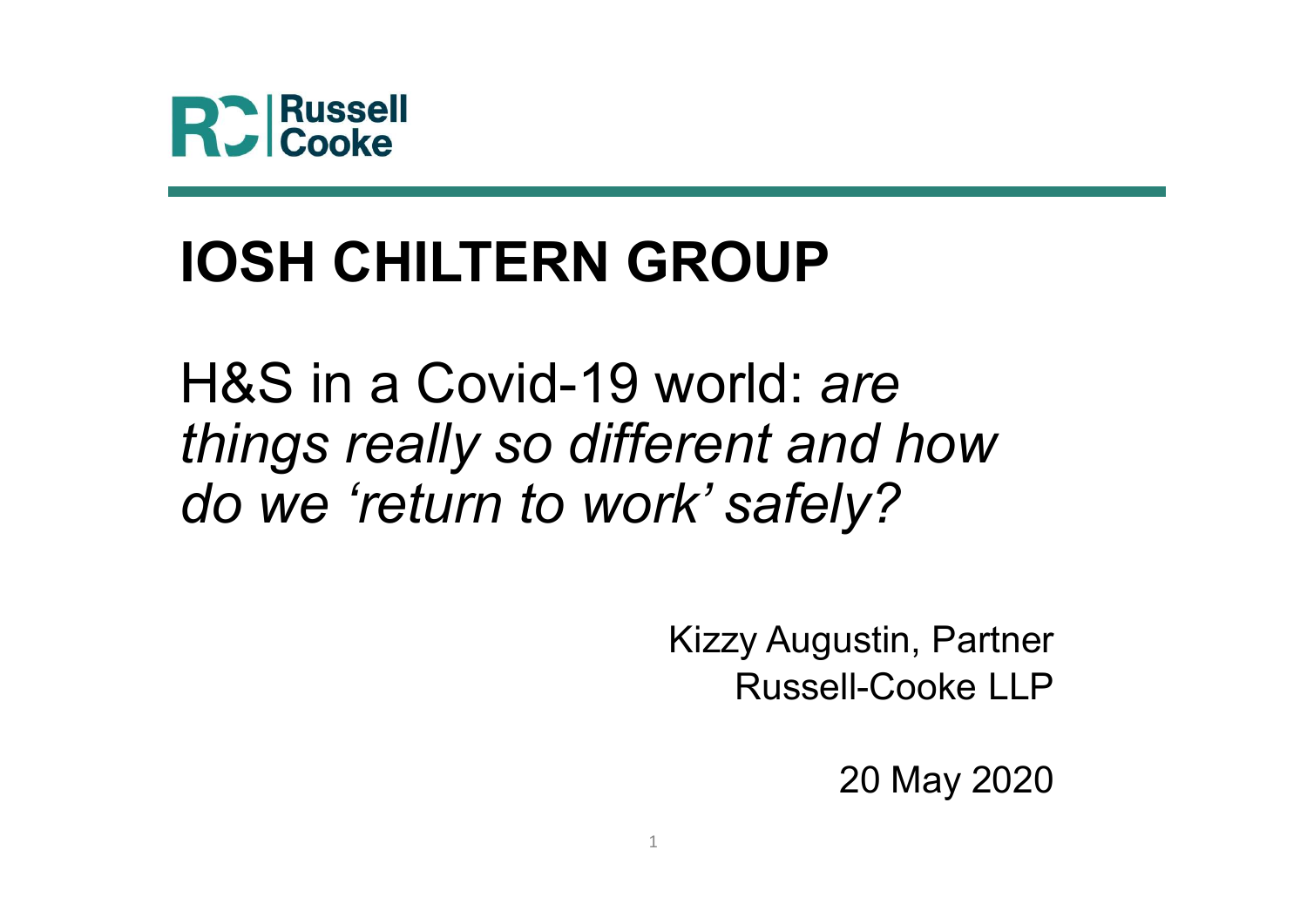

## **Overview**

- 
- **PC Russell<br>
1. Introduction<br>
2. What are our <u>H&S responsibilities in</u><br>
1. Corporate and Individual duties<br>
1. Corporate and Individual duties** 2. Russell<br>
2. Untroduction<br>
2. What are our H&S responsibilities in the workplace?<br>
2. Corporate and Individual duties<br>
3. Risk Assessments • Russell<br>
• Cooke<br>
• Corporate and Individual duties<br>
• Corporate and Individual duties<br>
• Corporate and Individual duties<br>
PPE **3. Russell<br>
3. Russell<br>
3. What are our <u>H&S responsibilities i</u>n the w<br>
3. Risk Assessments<br>
4. PPE<br>
5. RIDDOR reporting PPE State of Accoools**<br> **A. Property Cooke**<br> **Cooke**<br> **Cooke**<br> **Cooke**<br> **Cooke**<br> **Cooke**<br> **Cooke**<br> **Cooke**<br> **Cooke**<br> **Cooke**<br> **Cooke**<br> **Cookee**<br> **Cookee**<br> **Cookee**<br> **Cookee**<br> **Cookee**<br> **Cookee**<br> **Cookee**<br> **Cookee**<br> **Cooke 1. Introduction<br>
1. Introduction<br>
2. What are our H&S responsibilities in the workp<br>
• Corporate and Individual duties<br>
3. Risk Assessments<br>
4. PPE<br>
5. RIDDOR reporting<br>
6. Remote Working<br>
7. The Regulators 1. Introduction**<br>
1. Introduction<br>
2. What are our H&S responsibilities in the work<br>
• Corporate and Individual duties<br>
3. Risk Assessments<br>
4. PPE<br>
5. RIDDOR reporting<br>
6. Remote Working<br>
7. The Regulators<br>
8. Public Opi 1. Introduction<br>
2. What are our H&S responsibilities in the v<br>
Corporate and Individual duties<br>
3. Risk Assessments<br>
4. PPE<br>
5. RIDDOR reporting<br>
6. Remote Working<br>
7. The Regulators<br>
8. Public Opinion<br>
9. What should we 1. Introduction<br>
2. What are our <u>H&S responsibilities i</u>n the word<br>
1. Corporate and Individual duties<br>
3. Risk Assessments<br>
4. PPE<br>
5. RIDDOR reporting<br>
6. Remote Working<br>
7. The Regulators<br>
8. Public Opinion<br>
9. What sh 1. Introduction<br>
2. What are our <u>H&S responsibilities i</u>n the workplace?<br>
• Corporate and Individual duties<br>
3. Risk Assessments<br>
4. PPE<br>
5. RIDDOR reporting<br>
6. Remote Working<br>
7. The Regulators<br>
8. Public Opinion<br>
9. Wh mabduction<br>
What are our <u>H&S responsibilities i</u>n the workplace?<br>
• Corporate and Individual duties<br>
Risk Assessments<br>
PPE<br>
RIDDOR reporting<br>
Remote Working<br>
The Regulators<br>
Public Opinion<br>
What should we do now?<br>
• Top t
	-
- 
- 
- 
- 
- 
- 
- -
- 
- 
- 2. What are our <u>Hold Hesponsibilities</u> in the workplace<br>
 Corporate and Individual duties<br>
1. PPE<br>
5. RIDDOR reporting<br>
6. Remote Working<br>
7. The Regulators<br>
8. Public Opinion<br>
9. What should we do now?<br>
 Top tips to re • Corporate and Individual duties<br>
3. Risk Assessments<br>
4. PPE<br>
5. RIDDOR reporting<br>
6. Remote Working<br>
7. The Regulators<br>
8. Public Opinion<br>
9. What should we do now?<br>
• Top tips to return to work safely<br>
10. Conclusion / FIFE<br>
FIRE<br>
RIDDOR reporting<br>
Remote Working<br>
The Regulators<br>
What should we do now?<br>
• Top tips to return to work safely<br>
Conclusion / Q&A<br>
Additional topic:<br>
• Fire Safety – changes that might affect construction and<br>
ma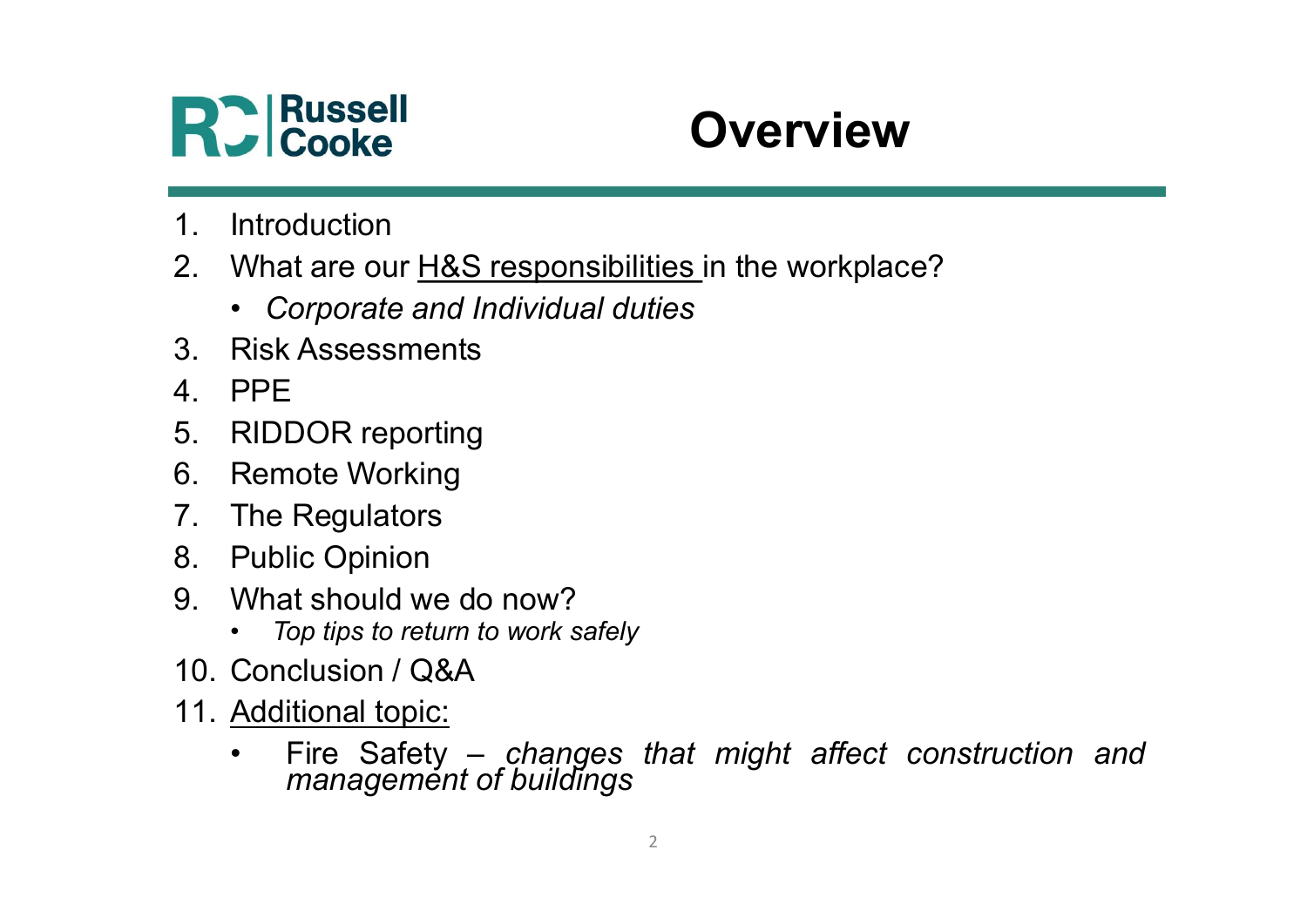

## Introduction

- Parameter introduction<br>• It's Mental Health Awareness Week!<br>• It's Mental Health Awareness Week!
- It's Mental Health Awareness Week!<br>• It's Mental Health Awareness Week!<br>• Impact of Covid-19 on everyone England, Wales, Scotland & Northern Ireland Wales, Scotland & Northern Ireland • It's Mental Health Awareness Week!<br>• Impact of Covid-19 on everyone – England<br>Wales, Scotland & Northern Ireland<br>• "Doom and Gloom" crew • Impact of Covid-19 on eve<br>Wales, Scotland & Norther<br>• "Doom and Gloom" crew<br>• 'Zoom' call
- 
-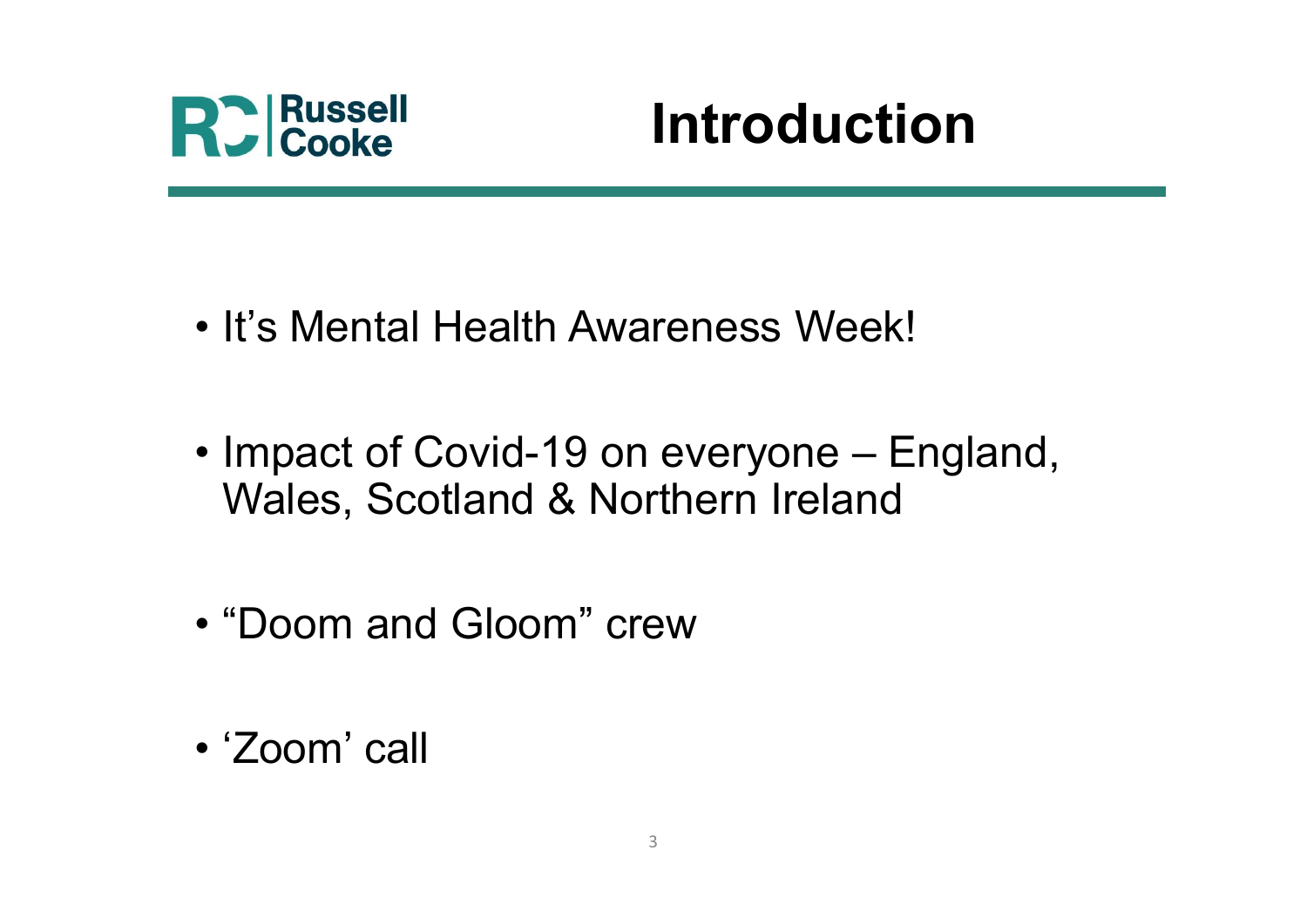

## What are our legal H&S responsibilities in the workplace?

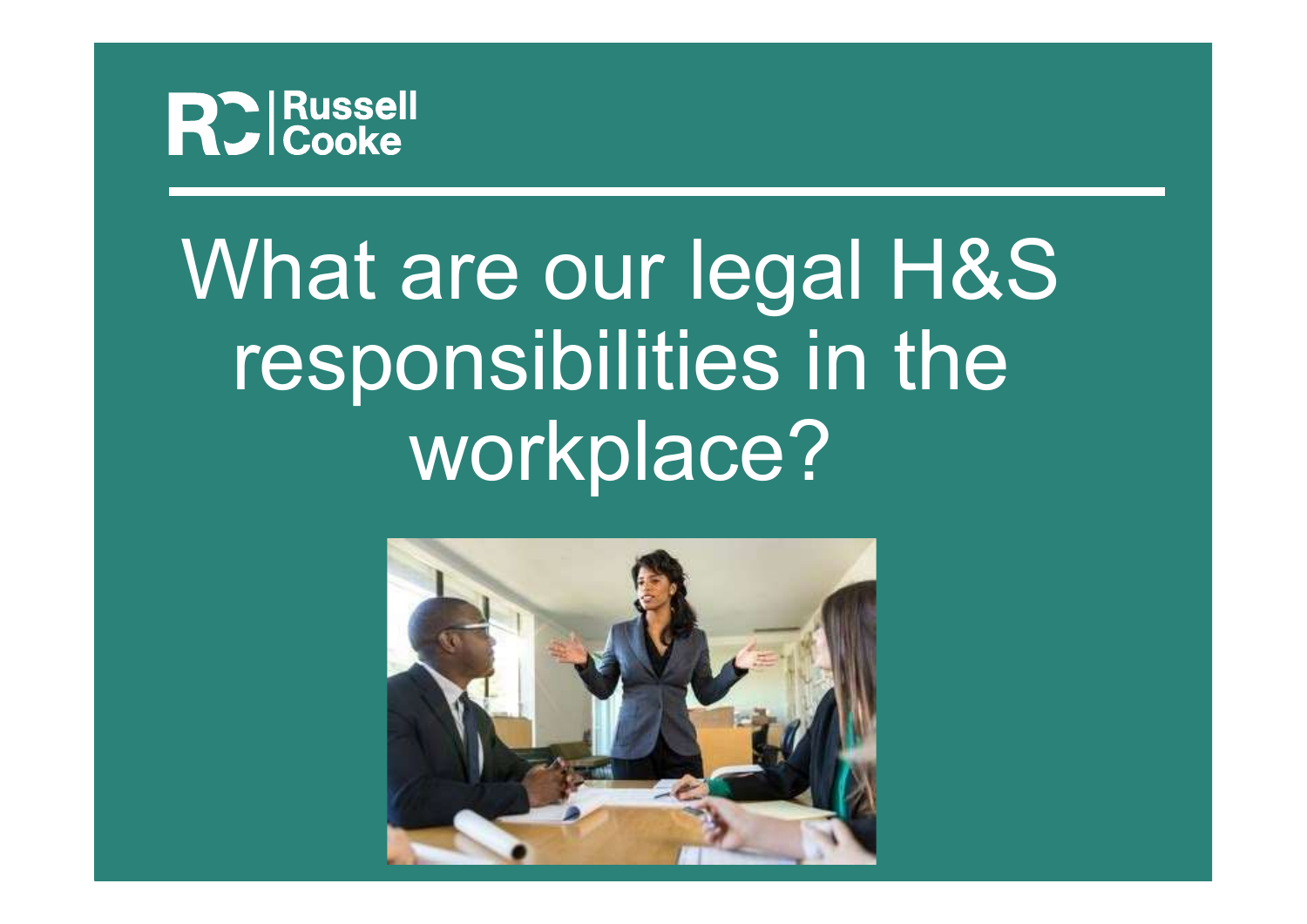## **R.** Russell

## Corporate H&S Duties



Duty to "ensure" the health safety and welfare of employees

Duty to "ensure" the health and safety of non-employees

Duty of person who has, to any extent, control of premises to ensure premises, access and egress from premises and any plant or substance is safe and without risks to health

### "So far as is reasonably practicable"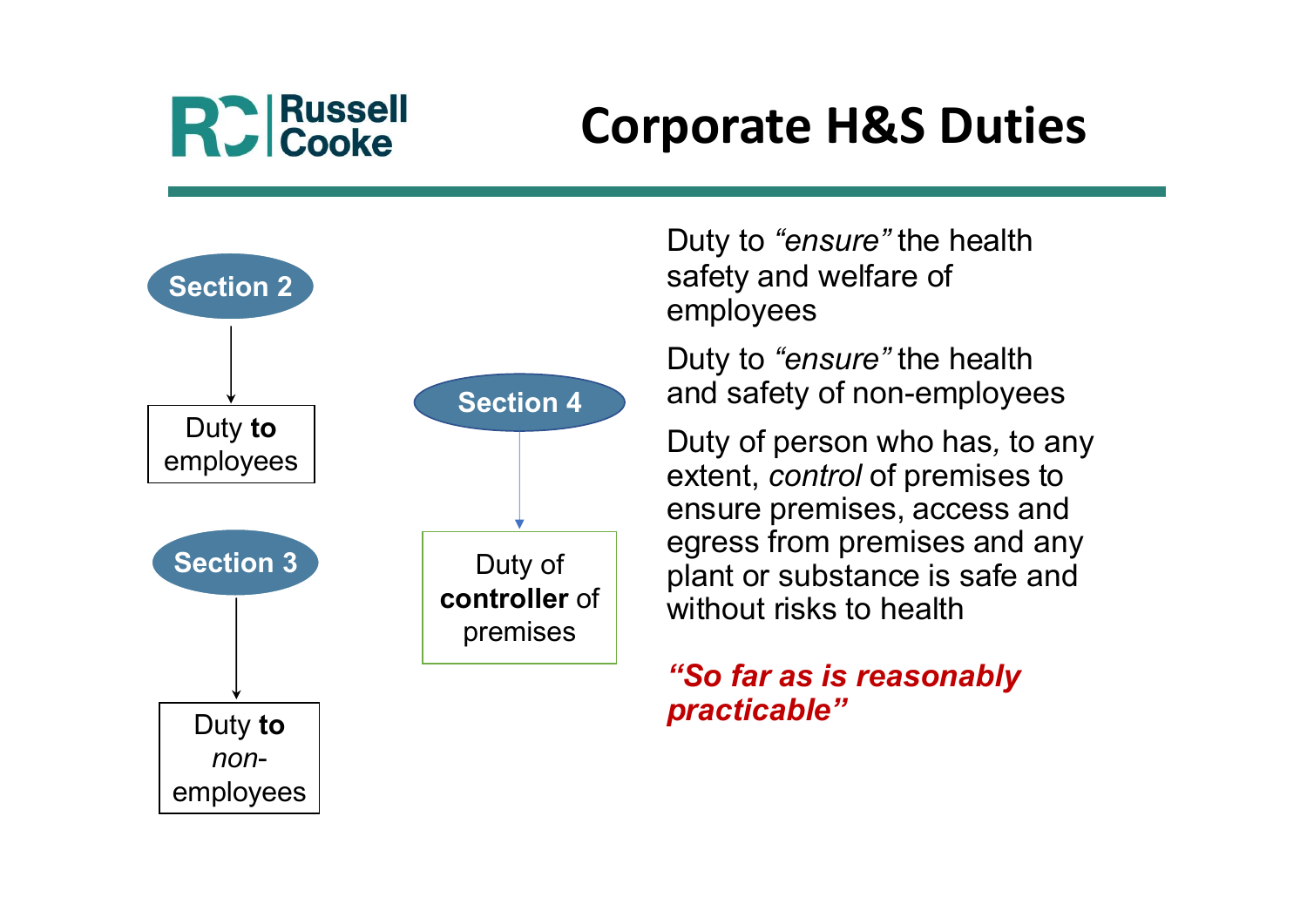## **D** Russell<br>Cooke

## Individual H&S Duties

Duty to take reasonable care of self and others affected by work (s.7)

Where an offence **has been** committed with the consent, connivance, or…attributable to any **neglect** on the part of any director, manager… or a person who purports to act in that capacity, he/she as well as the company shall be guilty of that offence (s.37)



### Accountability of employees and employers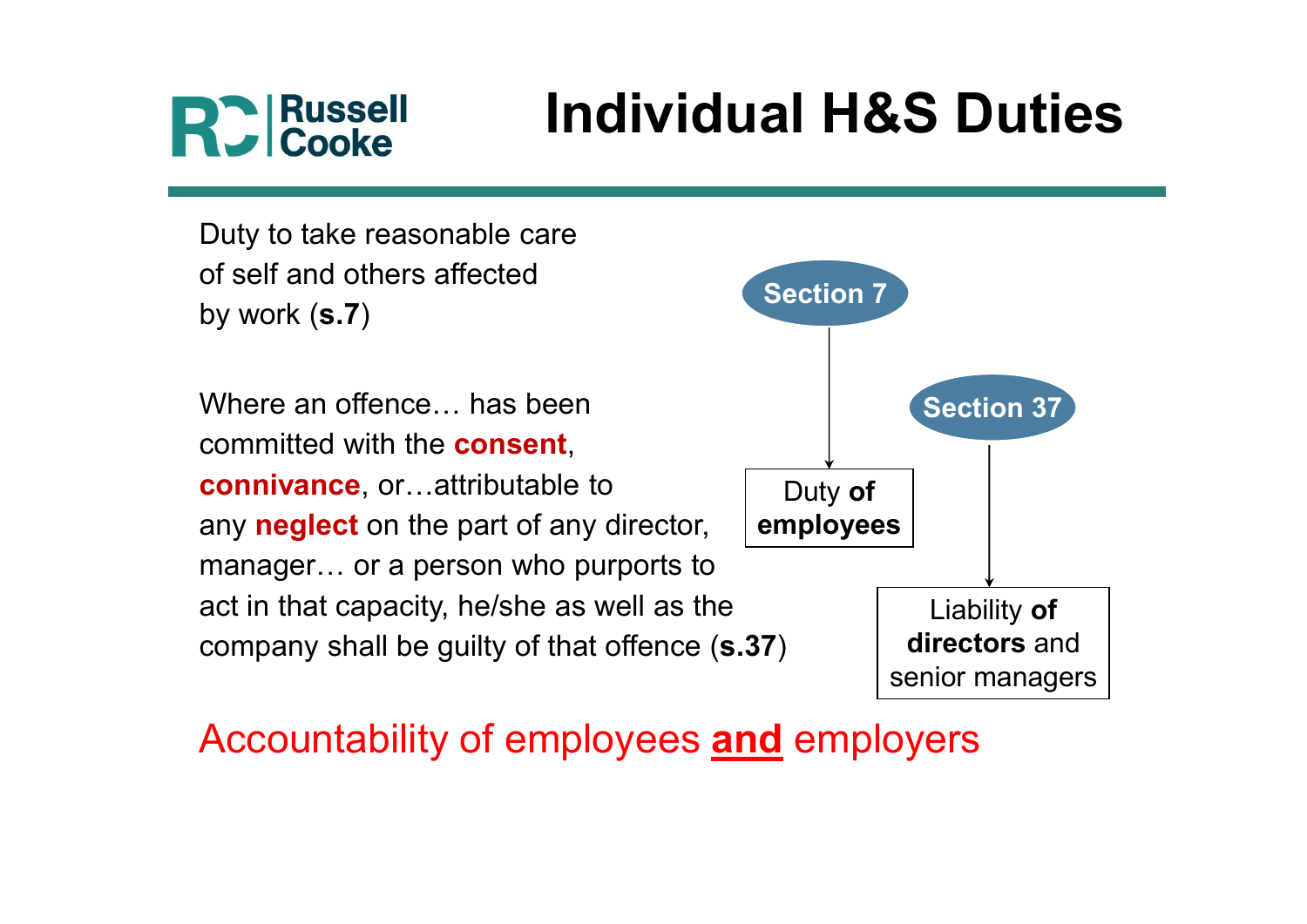

## Risk Assessments

- 
- Risk Assessments<br>• Back to basics MHSWR 1999<br>• Necessary to revise, renew or create your<br>• relevant risk assessments dealing with COVI • Necessary to revise, renew or create your<br>
• Necessary to revise, renew or create your<br>
• Necessary to revise, renew or create your<br>
• The relevant risk assessments dealing with COVID-<br>
19 to encompass the return to work relevant risk assessments dealing with COVID-19 to encompass the return to work • **Risk Assessments**<br>
• cooke<br>
• ack to basics – MHSWR 1999<br>
• ecessary to revise, renew or create your<br>
• levant risk assessments dealing with COVID<br>
• identify the hazards and set out mitigation<br>
• Dynamic / rolling / co • Cooke<br>
• THENY TOOCOCHING 1999<br>
• RESERVITED 2009<br>
• RESERVITED 2009<br>
• Proposed and Set out mitigation<br>
• Continuous<br>
• Dynamic / rolling / continuous<br>
• Do everything 'reasonably practicable' to profilm itsks posed by ack to basics – MHSWR 1999<br>
ecessary to revise, renew or create your<br>
elevant risk assessments dealing with COVID-<br>
9 to encompass the return to work<br>
• identify the hazards and set out mitigation<br>
measures<br>
• Dynamic / ro • Necessary to revise, renew or create your<br>
relevant risk assessments dealing with COVID-<br>
19 to encompass the return to work<br>
• identify the hazards and set out mitigation<br>
measures<br>
• Dynamic / rolling / continuous<br>
• D
	- measures
	-
	- Do everything 'reasonably practicable' to protect from risks posed by the virus
- than 50 workers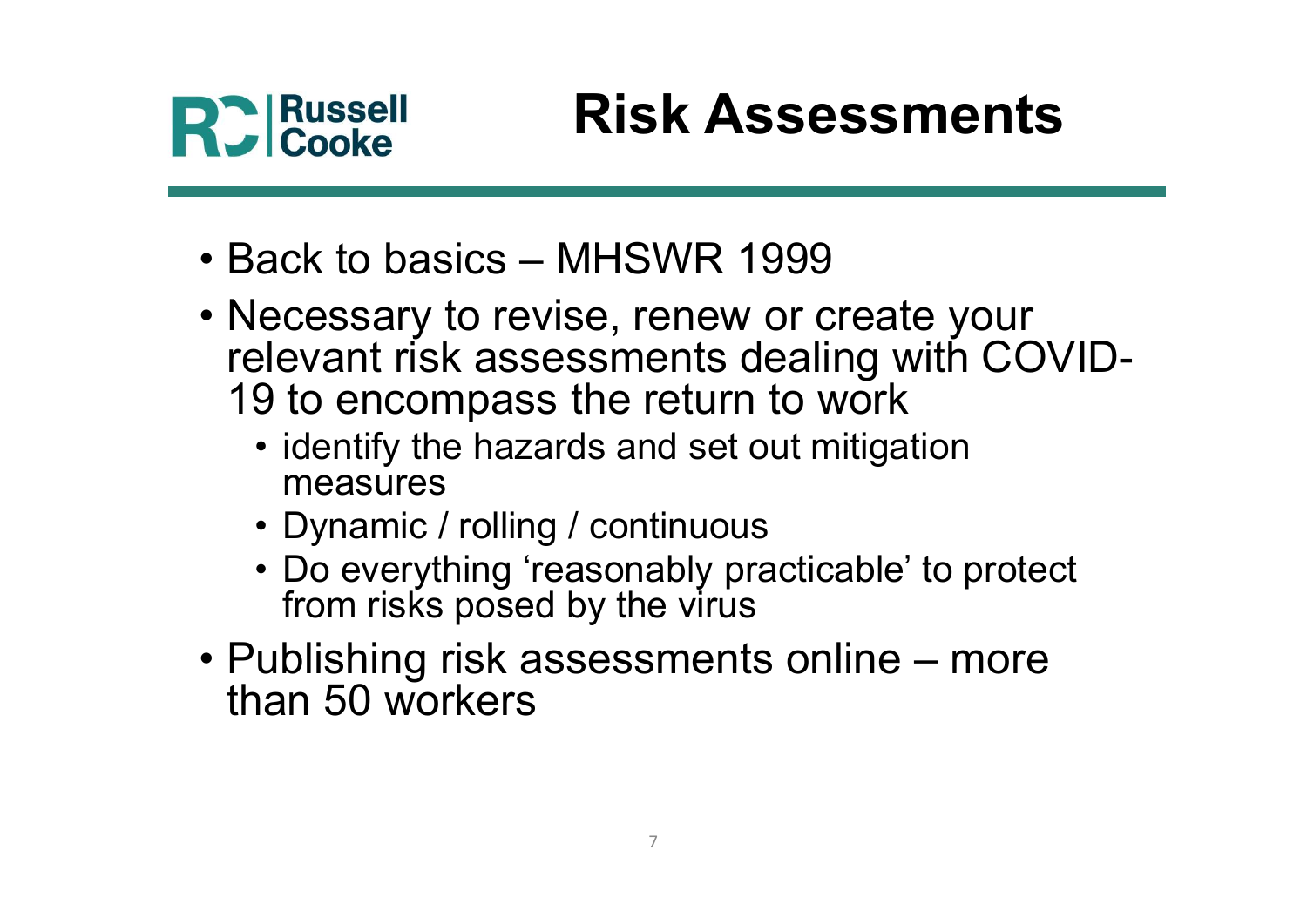

## PPE

- 
- PPE<br>• Do your employees need it?<br>• <u>Personal Protective Equipment at Work F</u> • PPE<br>• Do your employees need it?<br>• <u>Personal Protective Equipment at Work Regs<br>• Provide suitable PPE</u> 1992 • **PPE**<br>
• Cooke<br>
• O your employees need it?<br>
• Provide suitable PPE<br>
• Provide suitable PPE<br>
• Face 'coverings' are <u>different</u><br>
• Face fit / suitable and effective to preven • **PPE**<br>
• Face of Solven Cooke<br>
• Face 17<br>
• Frovide suitable PPE<br>
• Face 'coverings' are <u>different</u><br>
• Face fit / suitable and effective to pre<br>
• the risk • Cooke<br>
• Face fit?<br>
• Face fit / suitable PPE<br>
• Face 'coverings' are different<br>
• Face fit / suitable and effective to prevent or control<br>
• Face fit / suitable and effective to prevent or control<br>
• Provide sufficient • O your employees need it?<br>
• Provide suitable PPE<br>
• Provide suitable PPE<br>
• Face 'coverings' are <u>different</u><br>
• Face fit / suitable and effective to prevent or control<br>
• the risk<br>
• Provide sufficient training to emplo ersonal Protective Equipment at Work Regs<br>
992<br>
• Provide suitable PPE<br>
• Face 'coverings' are <u>different</u><br>
• Face fit / suitable and effective to prevent or control<br>
the risk<br>
• Provide sufficient training to employees on
	-
	-
	- the risk • Provide suitable PPE<br>• Face 'coverings' are <u>different</u><br>• Face fit / suitable and effective to prevent or control<br>the risk<br>• Provide sufficient training to employees on how to<br>use PPE<br>• Ensure adequate maintenance and cl
	- use PPE
	-
	-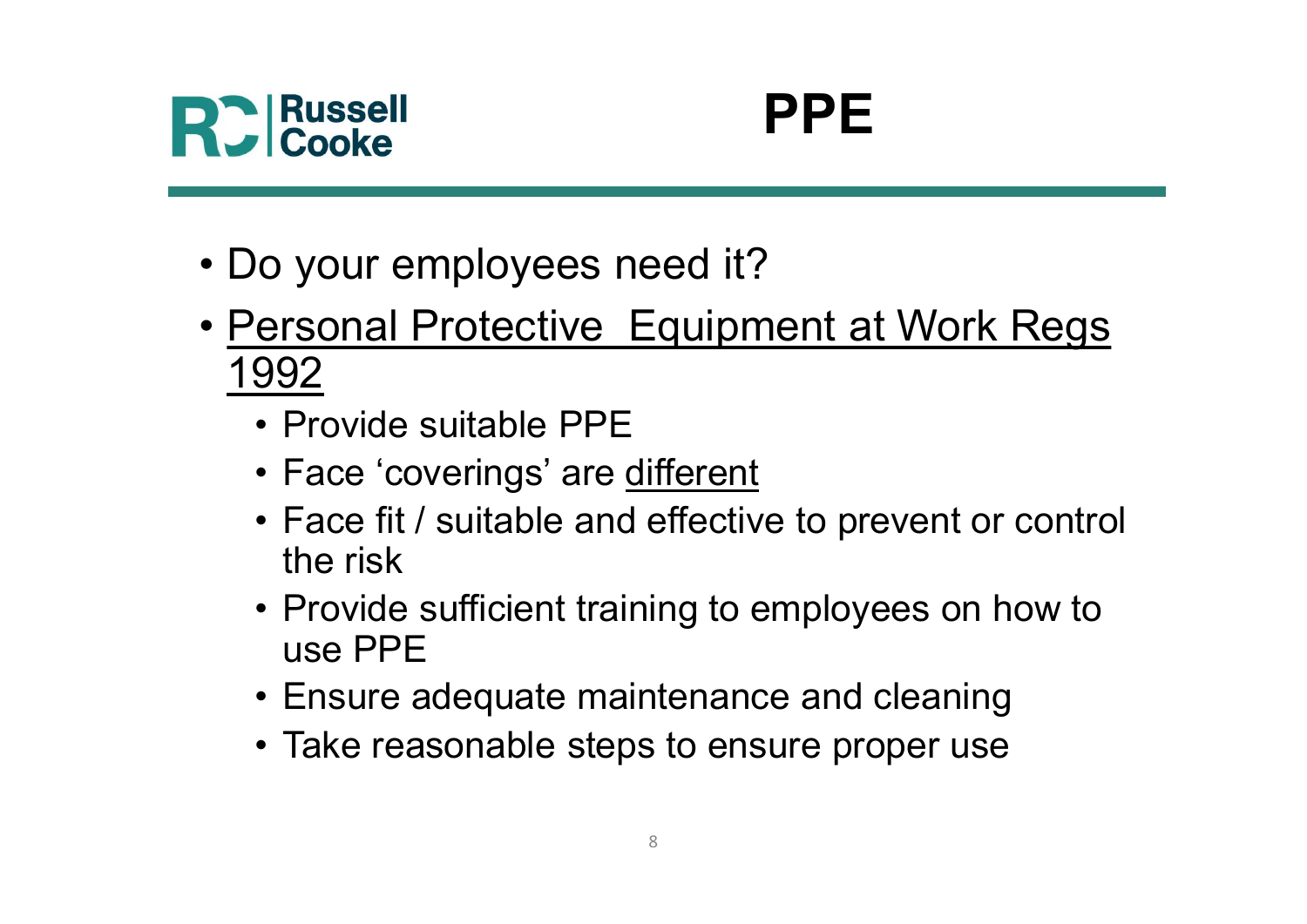## Reporting of Incidents

- Russell **Reporting of Incidents**<br>• RIDDOR (*The Reporting of Injuries, Diseases and Dangerous Occurrences Regulations 2013*)<br>• Reporting incidents dangerous occurrence / CV-19 Dangerous Occurrences Regulations 2013)
- Russell<br>
 Cooke  **Reporting of Incidents**<br>
 IDDOR (*The Reporting of Injuries, Diseases and angerous Occurrences Regulations 2013*)<br>
 <u>Reporting incidents</u> dangerous occurrence / CV-19<br>
 diagnosis due to exposure diagnosis due to exposure to virus at work / workplace fatality due to exposure of CV-19 at work • RIDDOR (The Reporting of Incidents<br>• RIDDOR (The Reporting of Injuries, Diseases and<br>Dangerous Occurrences Regulations 2013)<br>• Reporting incidents – dangerous occurrence / CV-19<br>diagnosis due to exposure to virus at work • RIDDOR (The Reporting of Injuries, Diseases and<br>
Dangerous Occurrences Regulations 2013)<br>
• Reporting incidents – dangerous occurrence / CV-19<br>
diagnosis due to exposure to virus at work / workplace<br>
fatality due to expo
- diagnosis
- must be link between disease and work activity
- RIDDOR (*The Reporting of Injuries, Diseases and Dangerous Occurrences Regulations 2013*)<br>• Reporting incidents dangerous occurrence / CV-19<br>• diagnosis due to exposure to virus at work / workplace<br>fatality due to expo advice from Public Health England on social distancing and hygiene diality due to exposure to vitus at we<br>fatality due to exposure of CV-19 at worker<br>• Symptoms are not enough – need m<br>diagnosis<br>• Do not report just because employee<br>must be link between disease and w<br>• HSE: Expect employe
-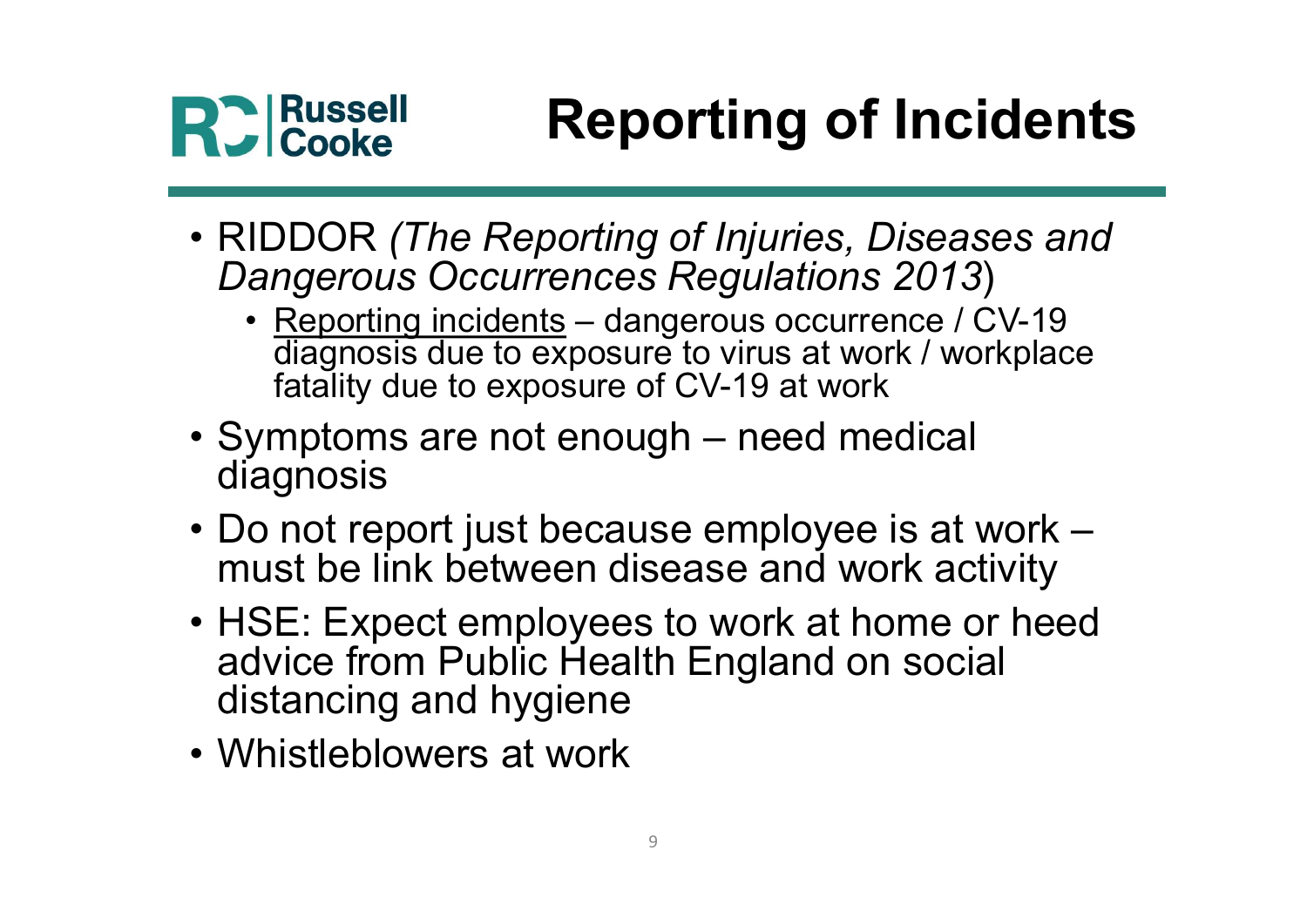

## Remote Working

- 
- Russell Remo<br>• DSE assessment<br>• "Temporary work" what c
- Russell<br>• DSE assessment<br>• "Temporary work" what does that mean?<br>• In the 3<sup>rd</sup> month of homeworking better to<br>• have a home workstation assessment • In the 3<sup>rd</sup> month of homeworking<br>• In the 3<sup>rd</sup> month of homeworking – better to<br>• In the 3<sup>rd</sup> month of homeworking – better to<br>• Government advice – werk from home have a home workstation assessment • DSE assessment<br>• DSE assessment<br>• "Temporary work" – *what does that mean?*<br>• In the 3<sup>rd</sup> month of homeworking – better to<br>have a home workstation assessment<br>• Government advice – work from home<br>wherever possible<br>• H&S • DSE assessment<br>• "Temporary work" – *what does that mean?*<br>• In the 3<sup>rd</sup> month of homeworking – better to<br>have a home workstation assessment<br>• Government advice – work from home<br>• We wherever possible<br>• H&S obligations
- wherever possible
- 
- "Temporary work" *what does that mean?*<br>• In the  $3^{rd}$  month of homeworking better to<br>have a home workstation assessment<br>• Government advice work from home<br>wherever possible<br>• H&S obligations owed to homeworkers<br> for homeworkers and vulnerable workers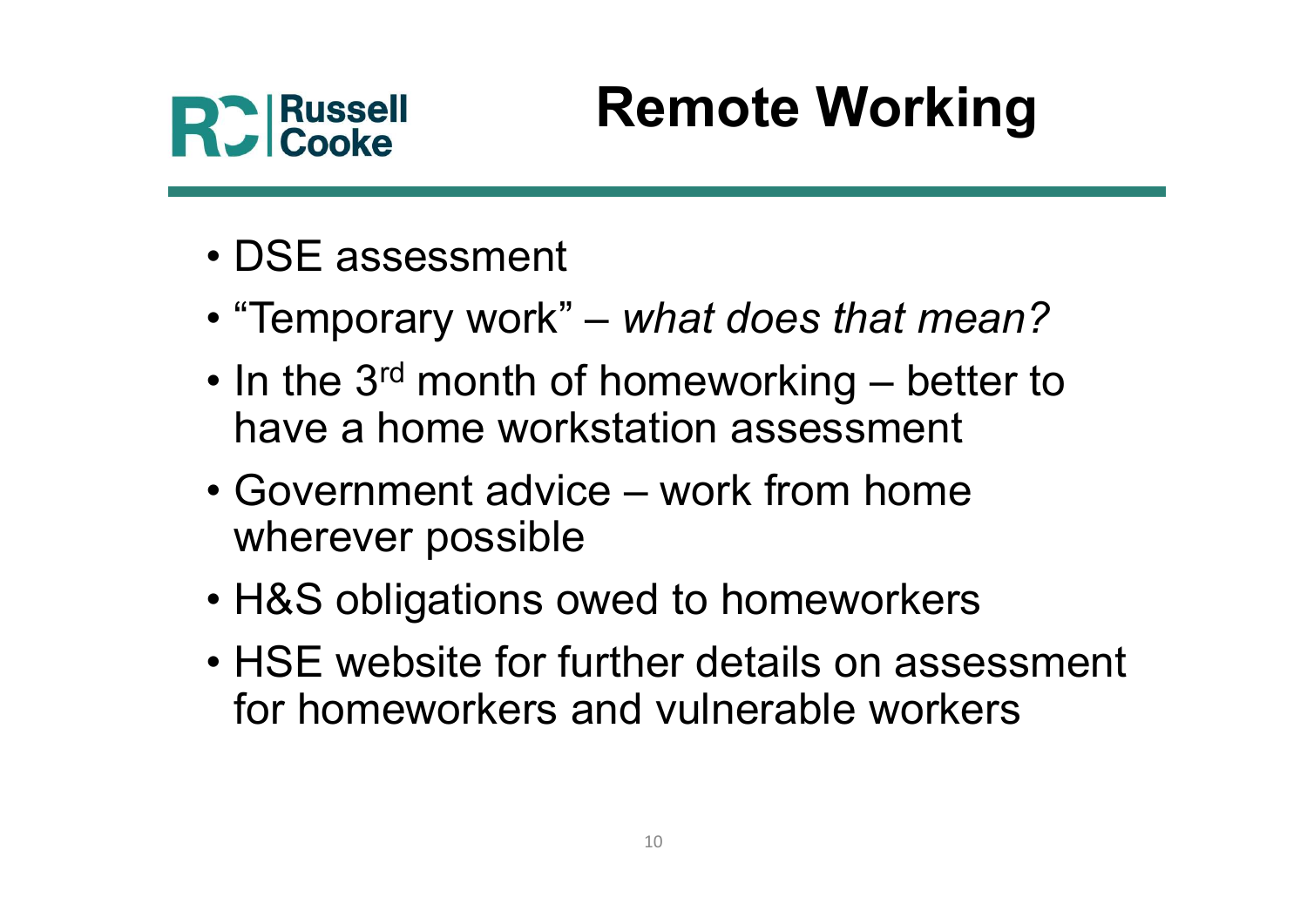

## The Regulators

- **Property Cooke**<br>• Do what you have always sought to do review<br>• risk, apply control measures and monitor guidance<br>• HSF "flexible and proportionate account of the risk, apply control measures and monitor guidance • Russell **Find Regulators**<br>• Do what you have always sought to do – review<br>• HSE – "flexible and proportionate account of the<br>• Reporting incidents to HSE – difficult to prove **The Regulators<br>
• Do what you have always sought to do – review<br>
risk, apply control measures and monitor guidance<br>
• HSE – "flexible and proportionate account of the<br>
risks"... but.......<br>
• Reporting incidents to HSE –**
- Do what you have always sought to<br>
risk, apply control measures and m<br>
 HSE "flexible and proportionate a<br>
risks"... but.......<br>
 Reporting incidents to HSE difficiently<br>
 The Court's position<br>
 The TUC's positio • Do what you have always sought<br>
risk, apply control measures and r<br>
• HSE – "flexible and proportionate<br>
risks"... but.......<br>
• Reporting incidents to HSE – diffic<br>
exposure at work?<br>
• The Court's position<br>
• The TUC's risk, apply control measures and monitor guidance<br>• HSE – *"flexible and proportionate account of the*<br>*risks"*... but.......<br>• Reporting incidents to HSE – difficult to prove<br>exposure at work?<br>• The Court's position<br>• The
- exposure at work?
- 
- 
- risk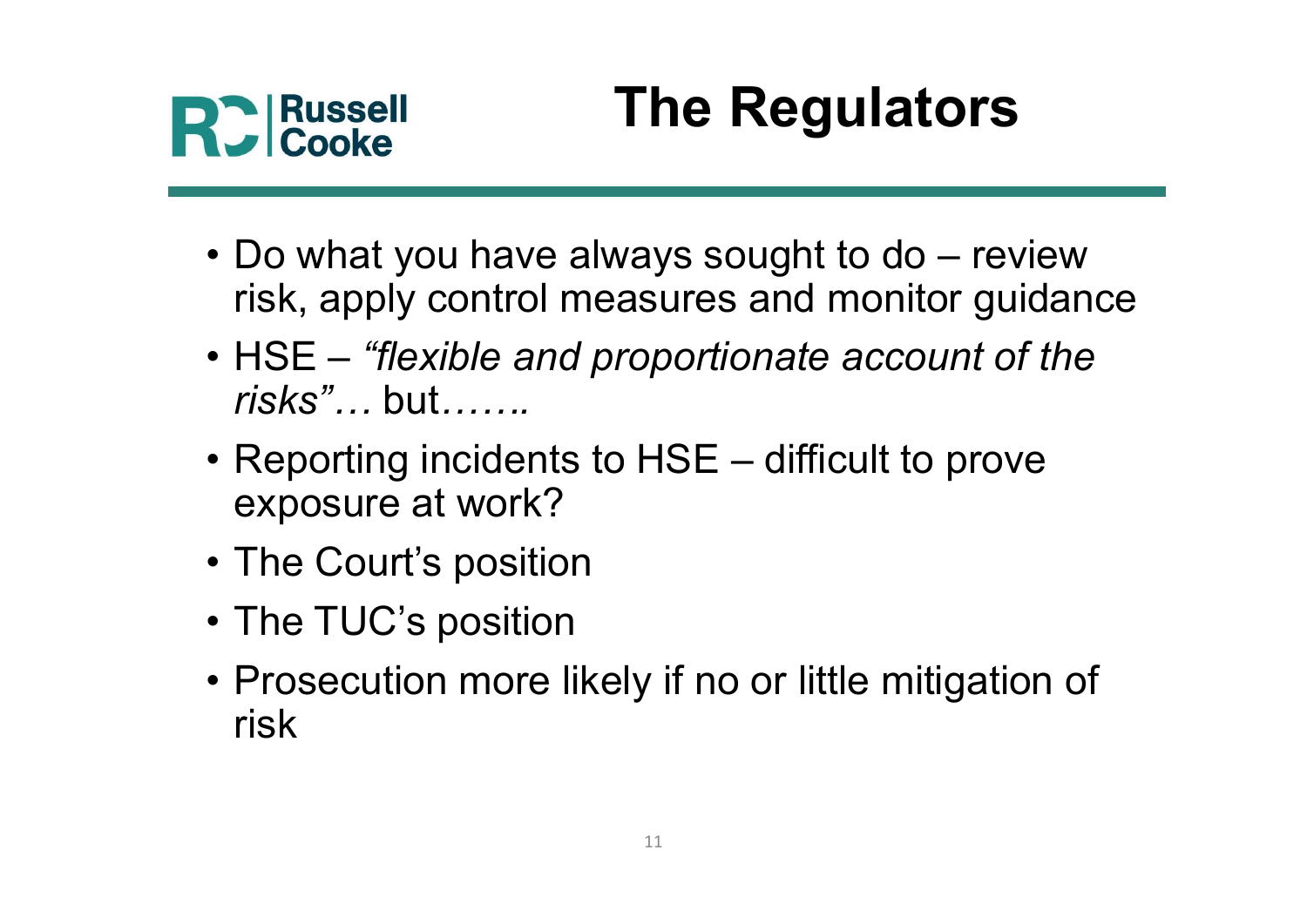

## Public Opinion

- Jeremy Clarkson article in the Sun "we have<br>
 Jeremy Clarkson article in the Sun "we have<br>
Covid-19 because of H&S"<br>
 Pelaxing the lockdown / returning to work too Covid-19 because of H&S"
- Russell<br>• Jeremy Clarkson article in the Sun "we have<br>• Covid-19 because of H&S"<br>• Relaxing the lockdown / returning to work too<br>quickly?<br>• Second wave potential quickly? **Public<br>
Cooke**<br>
Framy Clarkson article in the<br>
Covid-19 because of H&S"<br>
Claxing the lockdown / retur<br>
uickly?<br>
Frame wave potential<br>
Frame in the conom • Jeremy Clarkson article in the Sun – "we h<br>
Covid-19 because of H&S"<br>
• Relaxing the lockdown / returning to work t<br>
quickly?<br>
• Second wave potential<br>
• Prioritise health over economy<br>
• Funding available for businesses • Jeremy Clarkson article in the Sun – "we have<br>
Covid-19 because of H&S"<br>
• Relaxing the lockdown / returning to work too<br>
quickly?<br>
• Second wave potential<br>
• Prioritise health over economy<br>
• Funding available for busin Jeremy Clarkson article in the Sun – "we ha<br>Covid-19 because of H&S"<br>Relaxing the lockdown / returning to work to<br>quickly?<br>· second wave potential<br>Prioritise health over economy<br>Funding available for businesses to return t
	-
- 
-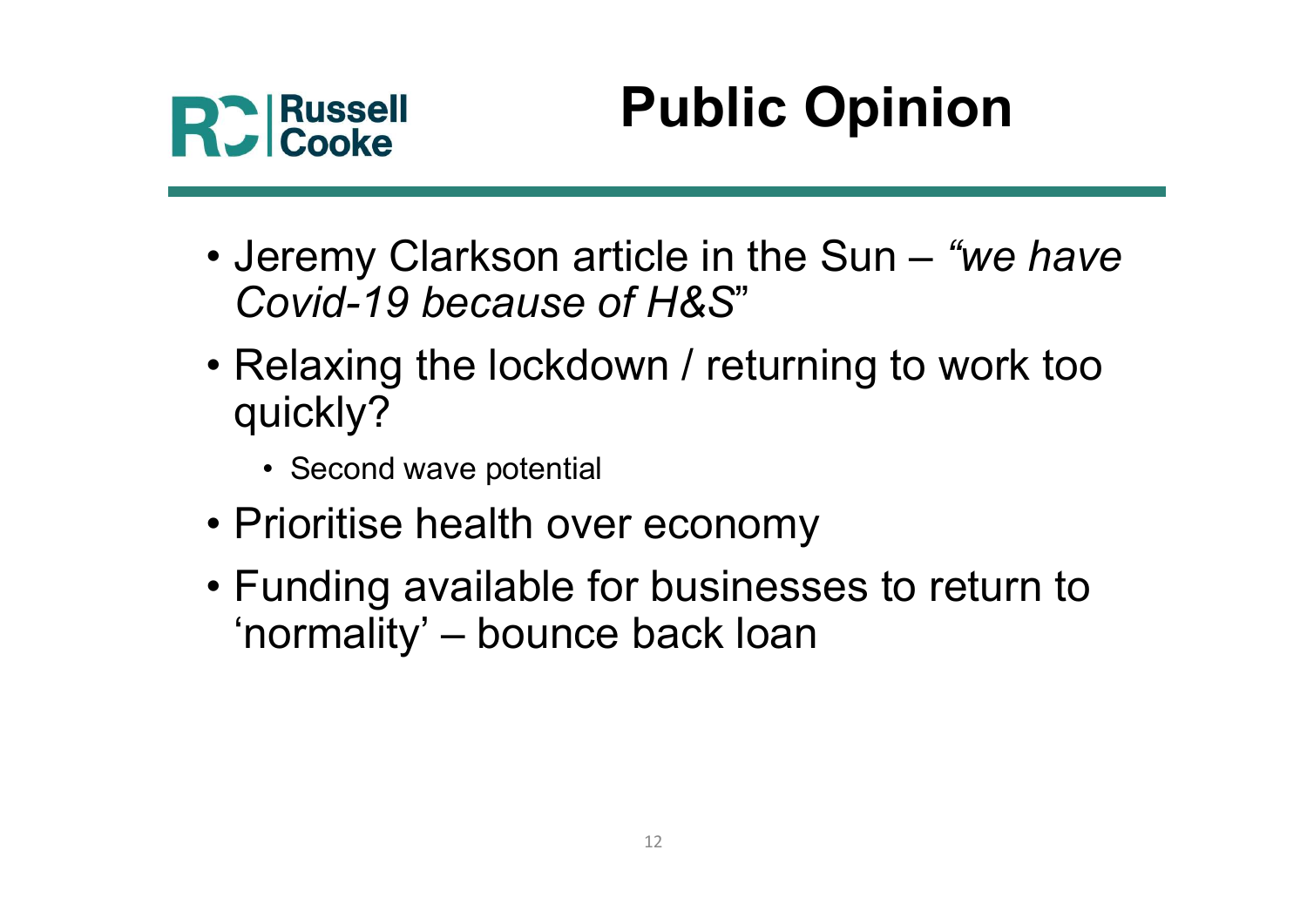

## What should we do now?

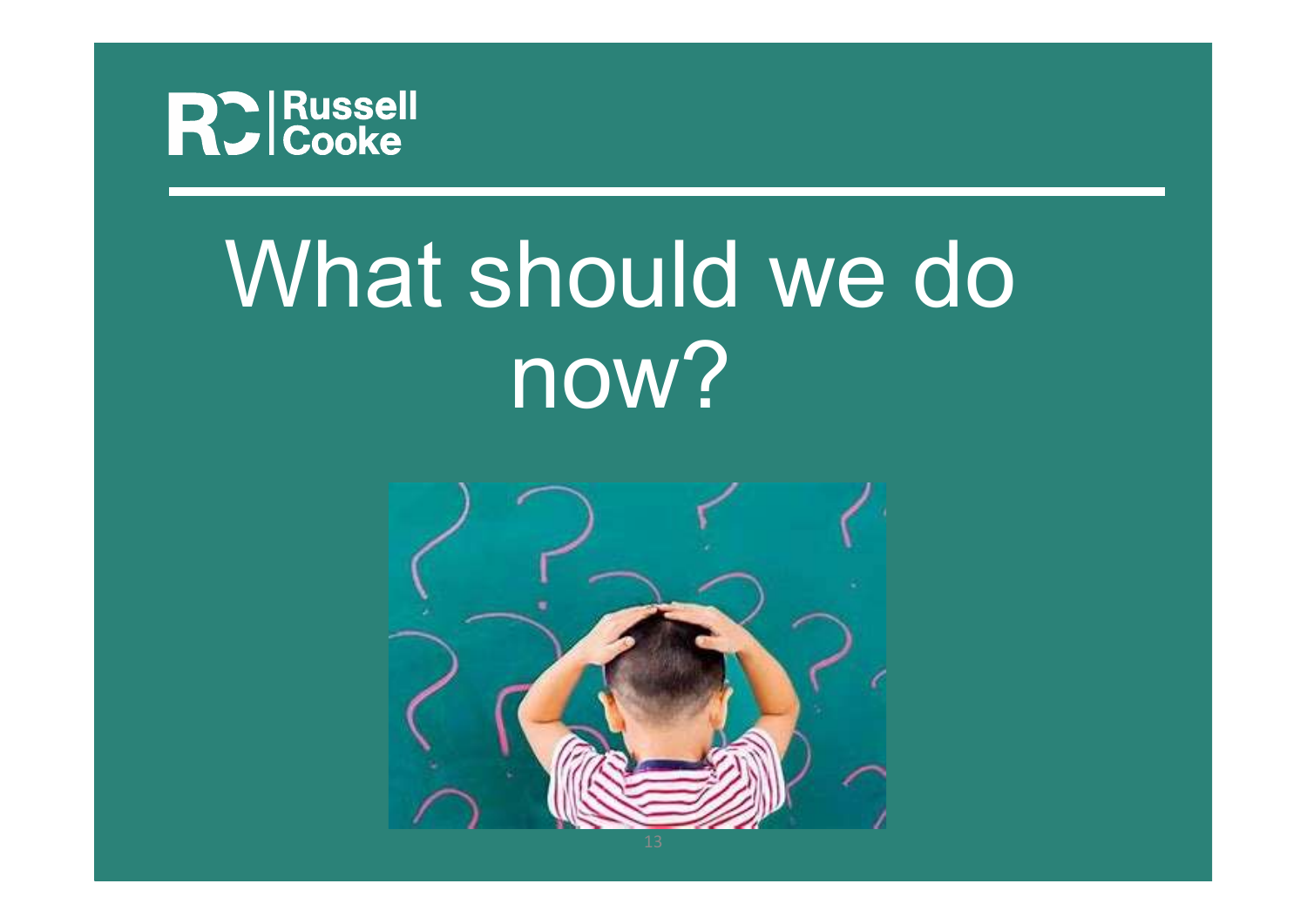

# Top Tips – returning to<br>work safely work safely

- Follow Government guidance including the "5<br>• Follow Government guidance including the "5<br>• Engage with the workforce step approach" • Follow Government guidance – including<br>• Follow Government guidance – including<br>• Engage with the workforce<br>• Proactive H&S culture • Pollow Government guidance – inclusion Follow Government guidance – inclusion of the step approach<br>
• Follow Government guidance – inclusion of the step approach<br>
• Proactive H&S culture<br>
• Accountability at all levels – • Follow Government guidance – including the "5<br>• Follow Government guidance – including the "5<br>• Engage with the workforce<br>• Proactive H&S culture<br>• Accountability at all levels – senior<br>• management but also employees<br>•
- 
- 
- management but also employees
- Follow Government guidance including the "5<br>
 Engage with the workforce<br>
 Proactive H&S culture<br>
 Accountability at all levels senior<br>
 Accountability at all levels senior<br>
 Review of company documents and ris Follow Government guidance – including the "5<br>step approach"<br>Engage with the workforce<br>Proactive H&S culture<br>Accountability at all levels – senior<br>management but also employees<br>Review of company documents and risk<br>assessme into account • Engage with the workforce<br>• Proactive H&S culture<br>• Accountability at all levels – senior<br>management but also employees<br>• Review of company documents and risk<br>assessments – taking government guidance<br>into account<br>• Incid
- 19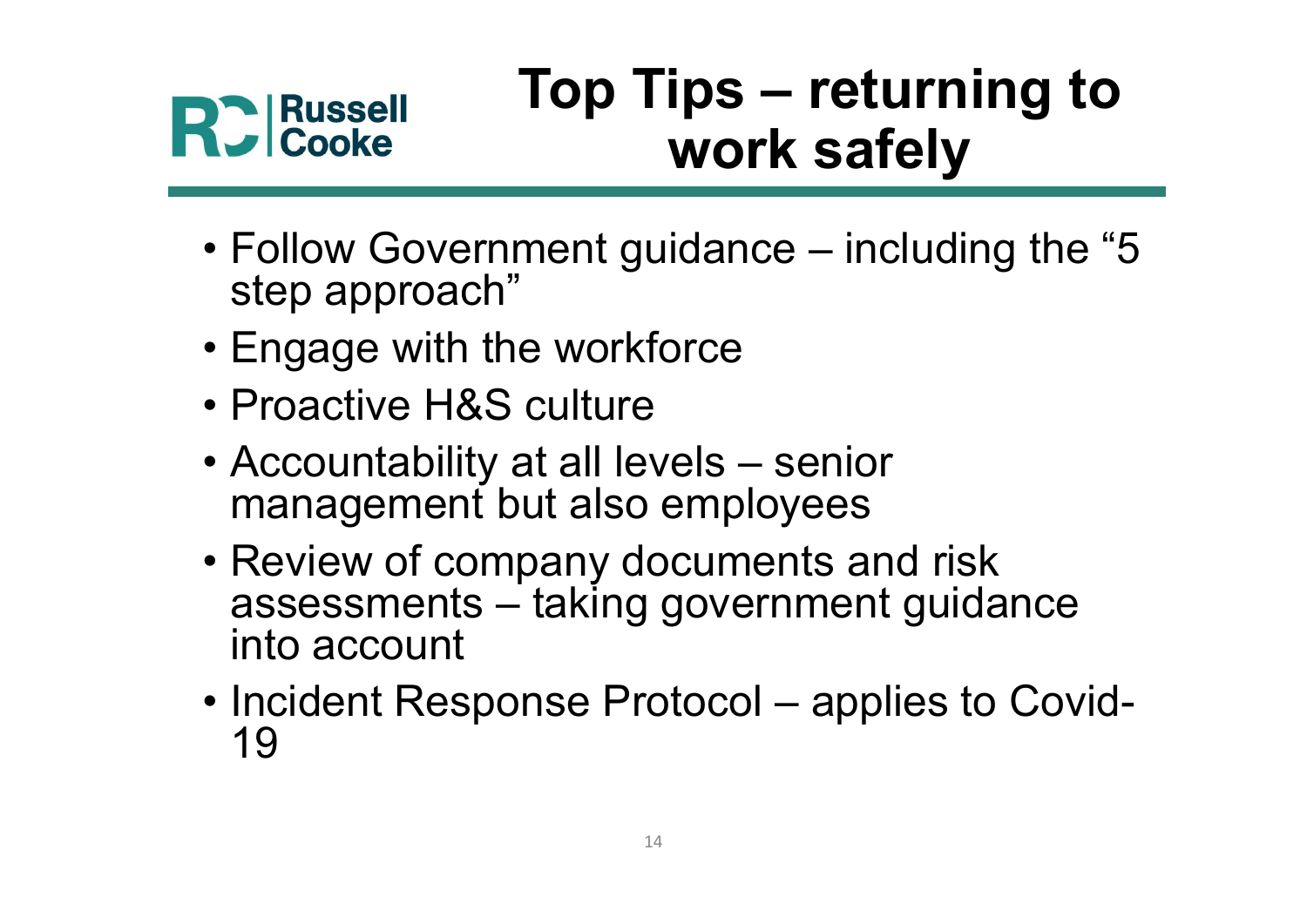## Government Guidance

- 
- Follow the relevant guidance for your • Follow the relevant guidance<br>• 5 steps to working safely<br>• Follow the relevant guidance for your sector:<br>• Construction and outdoor work<br>• Factories, plants and warehouses **Russell Government Guidar<br>
Frank Cooke**<br>
Steps to working safely<br>
ollow the relevant guidance for your sect<br>
• Construction and outdoor work<br>
• Factories, plants and warehouses<br>
• Labs and research facilities **Russell Government Guidanc<br>
Frank Cooke**<br>
Steps to working safely<br>
ollow the relevant guidance for your sector<br>
• Construction and outdoor work<br>
• Factories, plants and warehouses<br>
• Labs and research facilities<br>
• Office **Russell Government Guic<br>
Sovernment Guic<br>
steps to working safely<br>
ollow the relevant guidance for your s<br>
• Construction and outdoor work<br>
• Factories, plants and warehouses<br>
• Labs and research facilities<br>
• Offices and** France Cooke<br>
Steps to working safely<br>
Steps to working safely<br>
Steps to working safely<br>
Construction and outdoor work<br>
Factories, plants and warehouses<br>
Labs and research facilities<br>
Coffices and contact centres<br>
Coffices steps to working safely<br>
ollow the relevant guidance for yeconstruction and outdoor work<br>
• Factories, plants and warehouses<br>
• Labs and research facilities<br>
• Offices and contact centres<br>
• Other people's homes<br>
• Restaur steps to working safely<br>
ollow the relevant guidance for your sector:<br>
• Construction and outdoor work<br>
• Factories, plants and warehouses<br>
• Labs and research facilities<br>
• Offices and contact centres<br>
• Nestaurants offer steps to working sarely<br>
ollow the relevant guidance fo<br>
• Construction and outdoor work<br>
• Factories, plants and warehouses<br>
• Labs and research facilities<br>
• Offices and contact centres<br>
• Other people's homes<br>
• Restaur
	- ollow the relevant guidance<br>• Construction and outdoor work<br>• Factories, plants and warehous<br>• Labs and research facilities<br>• Offices and contact centres<br>• Other people's homes<br>• Restaurants offering delivery of<br>• Shops or
	-
	-
	-
	-
	- Construction and outdoor work<br>• Factories, plants and warehouses<br>• Labs and research facilities<br>• Offices and contact centres<br>• Other people's homes<br>• Restaurants offering delivery or takeaway<br>• Shops or branches<br>• Vehic • Factories, plants and warehouses<br>• Labs and research facilities<br>• Offices and contact centres<br>• Other people's homes<br>• Restaurants offering delivery or takeawa<br>• Shops or branches<br>• Vehicles<br>• Educational and childcare s
	-
	-
	-
	-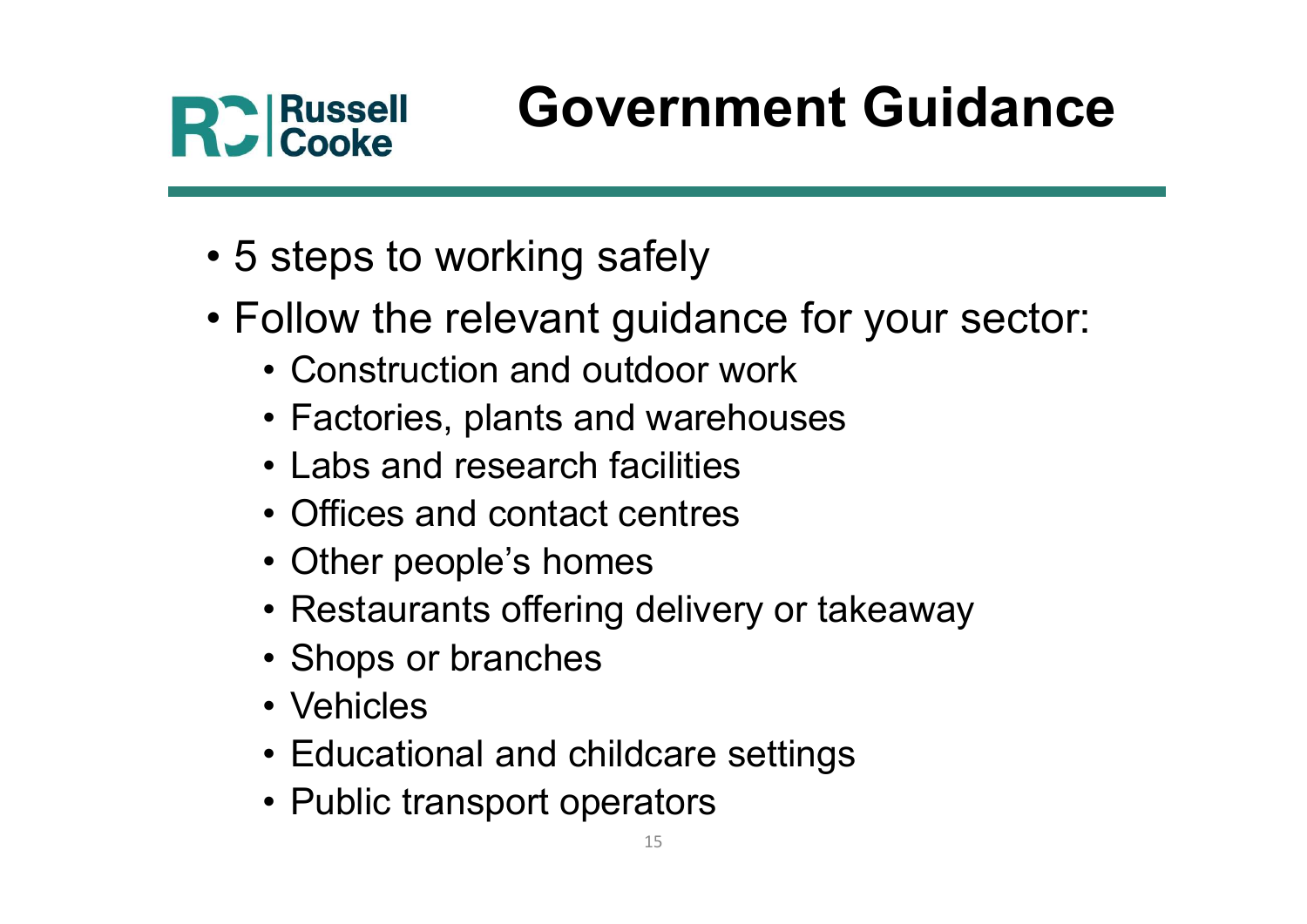

# Workforce Engagement **Russell Workforce Engagement**<br>
Unerabilities?<br>
• Pregnancy, sex, ethnicity, age, any underlying conditions<br>
onsultation, collaboration, communication!

- 
- Vulnerabilities?<br>• Vulnerabilities?<br>• Pregnancy, sex, ethnicity, age, any units
- 
- Cooke **Workforce Engagement**<br>• Vulnerabilities?<br>• Pregnancy, sex, ethnicity, age, any underlying conditions<br>• Consultation, collaboration, communication!<br>• Test, track, isolate *does that work for your* • Vulnerabilities?<br>• Vulnerabilities?<br>• Pregnancy, sex, ethnicity, age, any underlying conditions<br>• Consultation, collaboration, communication!<br>• Test, track, isolate – *does that work for your*<br>sector? sector? • Vulnerabilities?<br>• Pregnancy, sex, ethnicity, age, any underlying conditions<br>• Consultation, collaboration, communication!<br>• Test, track, isolate – *does that work for your*<br>*sector?*<br>• What if an employee refuses to ret
-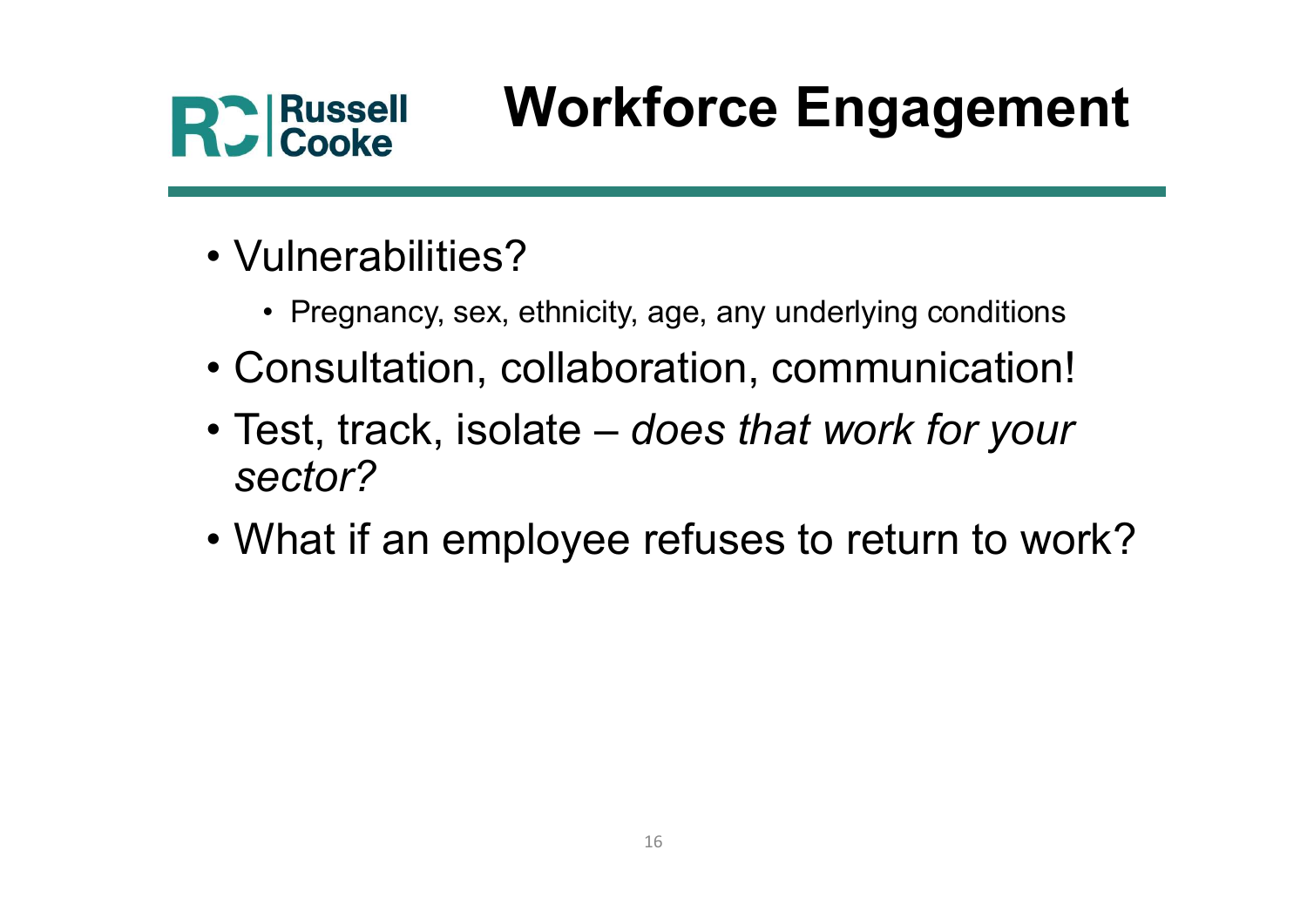

## The Culture Test

### Attitude:

- Russell<br>• Cooke **The Culture Test**<br>• What do the staff think & what would they say to an HSE<br>• How seriously does the organisation take health and safety<br>• post Covid-19? Evidence? inspector? **Source External or the Staff think & what would they say to an HSE**<br>inspector?<br>How seriously does the organisation take health and safe<br>post Covid-19? Evidence?<br>**ms & Accepted Practices:**<br>Do written systems reflect what a
- Russell<br>• Cooke **The Culture Test**<br>• What do the staff think & what would they say to an HSE<br>• How seriously does the organisation take health and safety<br>• post Covid-19? Evidence?<br>**tems & Acconted Practices**: • How seriously does the organisation take health and safety post Covid-19? Evidence? • Cooke **The Culture Test**<br>
• What do the staff think & what would they say to an HSE<br>
• How seriously does the organisation take health and safety<br>
• post Covid-19? Evidence?<br>
• Do written systems reflect what actually ha • Cooke<br>• What do the staff think & what would they say to an HSE<br>• What do the staff think & what would they say to an HSE<br>• How seriously does the organisation take health and safety<br>post Covid-19? Evidence?<br>• Exiter int • lhat do the staff think & what would they say to an HSE<br>spector?<br>bow seriously does the organisation take health and safety<br>ost Covid-19? Evidence?<br>**s & Accepted Practices:**<br>bow written systems reflect what actually happ

### Systems & Accepted Practices:

- 
- -

## Selection and supervision of contractors / advisers / consultants: • How seriously does the organisation take healt<br>post Covid-19? Evidence?<br>tems & Accepted Practices:<br>• Do written systems reflect what actually happe<br>• Better interaction between relevant department<br>safety team – internal post Covid-19? Evidence?<br>
tems & Accepted Practices:<br>
• Do written systems reflect what actual<br>
• Better interaction between relevant density team – internal or external con<br>
• level of communication and co-opection and su

- 
-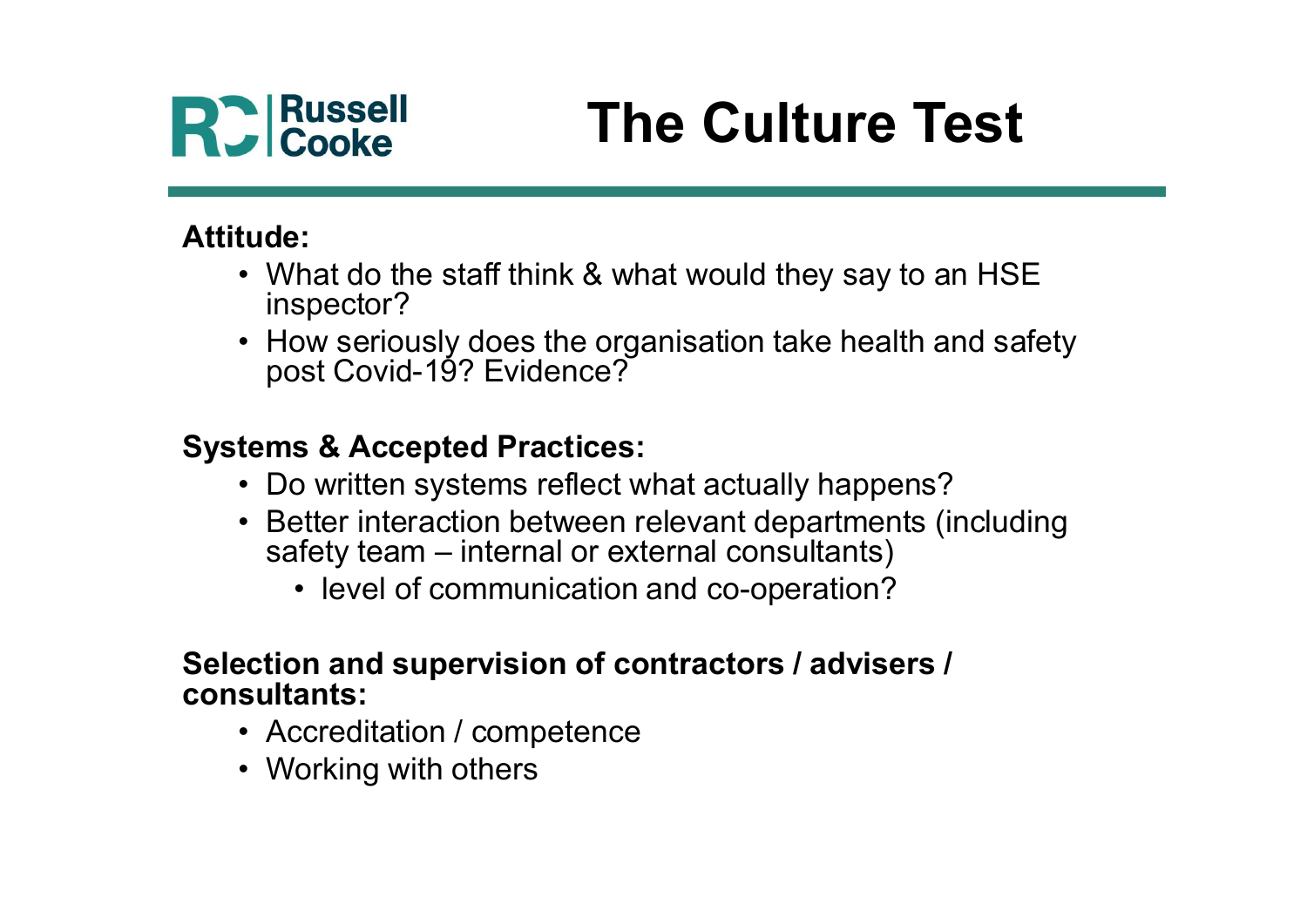## Senior Executive Training

- Need to understand the importance of 'setting the right tone at the top'
- Russell Senior Executive Train<br>• Need to understand the importance of<br>• Senior executive offence of neglect (*not as*<br>• Senior executive offence of neglect (*not as*<br>• proactive as someone in their position ought<br>• to ha proactive as someone in their position ought to have been)
- Need to understand the importance of<br>• Senior executive offence at the top'<br>• Senior executive offence of neglect (not as<br>*proactive as someone in their position ought<br>to have been*)<br>• Corporate manslaughter offence in t requires senior management failing, particularly if poor "attitudes, policies, systems or accepted practices" • Senior executive offence of **neglect** (*not as*<br>proactive as someone in their position ought<br>to have been)<br>• Corporate manslaughter offence in the UK<br>requires **senior management** failing,<br>particularly if poor "**attitudes**
- Guidance (Leading H&S at Work) http://www.hse.gov.uk/pubns/indg417.pdf

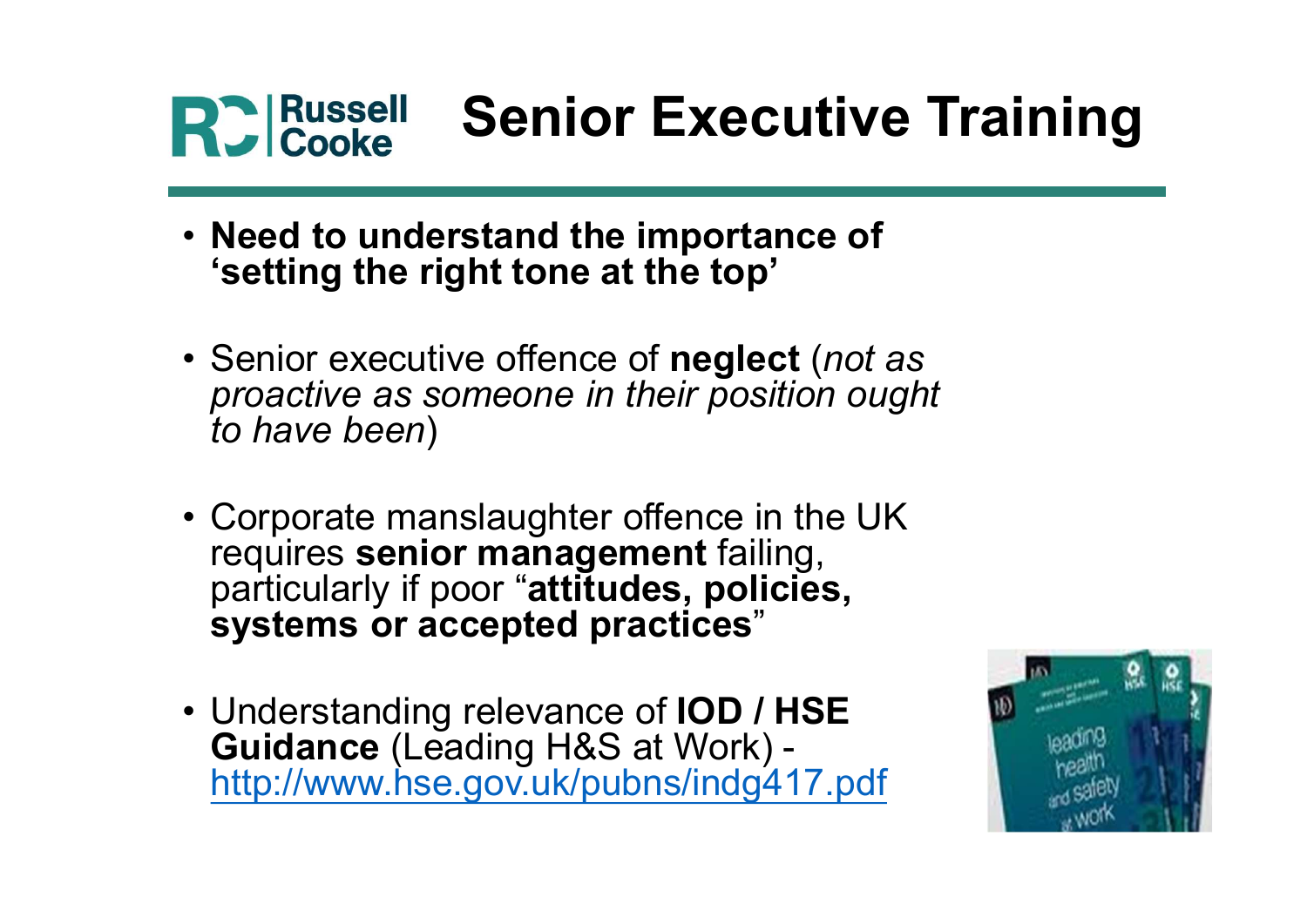

# IOD Guidance (Leading H&S at Work) **PC Russell Cooke**<br> **Cooke**<br> **Cooke**<br> **Cooke**<br> **Cooke**<br> **Cooke**<br> **Cooke**<br> **Cooke**<br> **Cooke**<br> **Cooke**<br> **COOKS**<br> **COOKS**<br> **COOKS**<br> **COOKS**<br> **COOKS**<br> **COOKS**<br> **COOKS**<br> **COOKS**<br> **COOKS**<br> **COOKS**<br> **COOKS**<br> **COOKS**<br> **COOKS**<br> **COO**

How does it apply?

- 
- Board members should be seen on site, following<br>
 Board members should be seen on site, following<br>
 Board members should be seen on site, following<br>
 Board members should be seen on site, following<br>
all H&S measures t **How does it apply?**<br>• Strong and active leadership from the top<br>• Board members should be seen on site, follow<br>all H&S measures themselves and addressing<br>breaches immediately<br>• Appraisals of senior managers should include • Strong and active leadership from the top<br>• Board members should be seen on site, following<br>all H&S measures themselves and addressing any<br>breaches immediately<br>• Appraisals of senior managers should include<br>safety issues • Board members should be seen on<br>all H&S measures themselves and a<br>breaches immediately<br>• Appraisals of senior managers shou<br>safety issues<br>• Board must ensure adequate resou<br>light of Covid-19<br>• Celebrate good safety perfo
- 
- light of Covid-19
-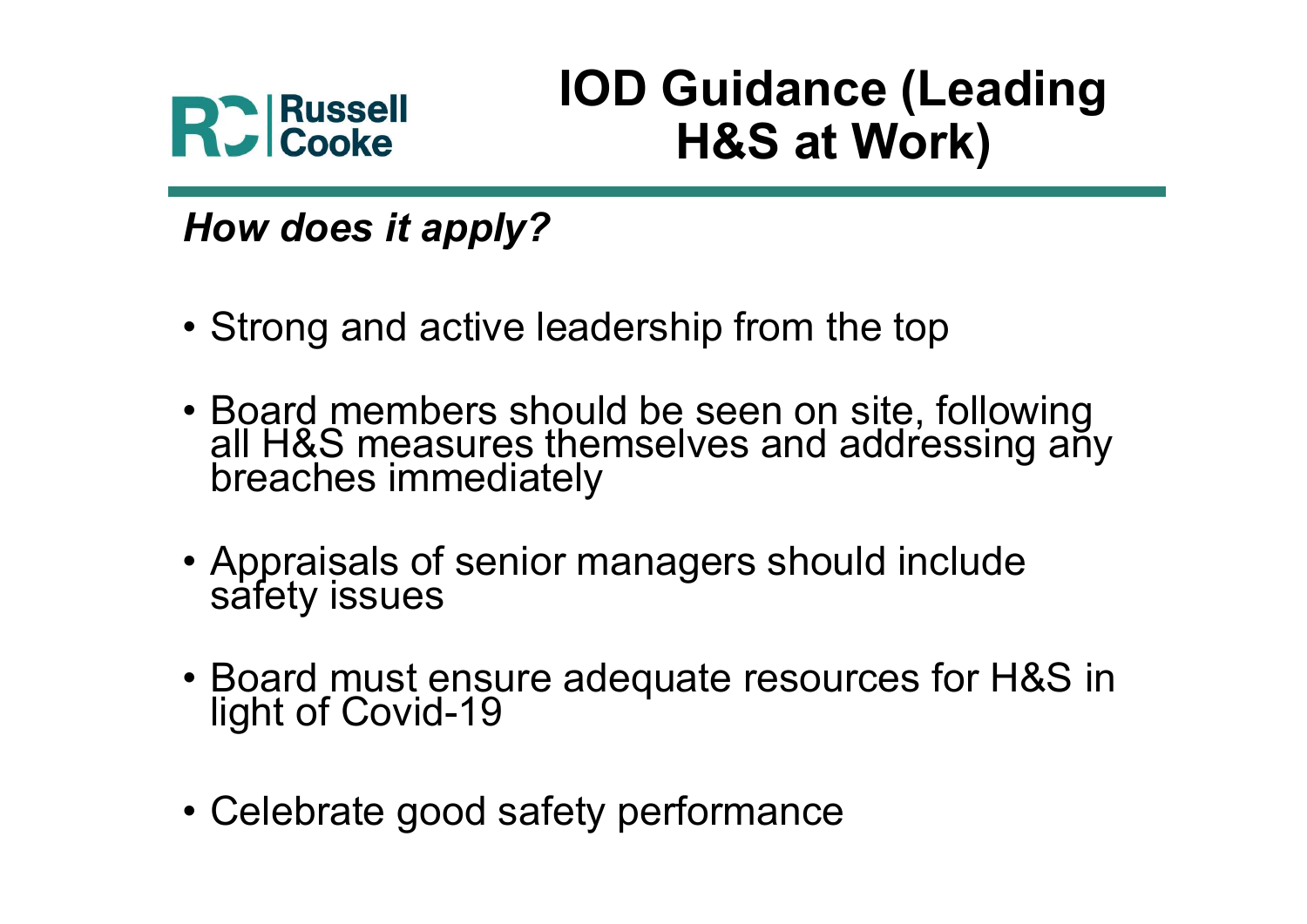## Legal Review of Company **Documents**

- H&S Policy are all associated documents found on the company's intranet page? Management to be familiar with contents of the policy **Example 31 Property Cooke**<br>
• **H&S Policy – are all associated documents**<br>
• **H&S Policy – are all associated documents found**<br>
on the company's intranet page? Management to<br>
be familiar with contents of the policy<br>
• Pol • H&S Policy – are all associated documents<br>• H&S Policy – are all associated documents found<br>on the company's intranet page? Management to<br>be familiar with contents of the policy<br>• Policy Statement – remove common hostage
- Policy Statement remove common hostages to<br>fortune
- Roles and responsibilities document remove<br>common hostages to fortune
- Incident / Accident response protocol procedure to obtain legal privilege over incident investigation reports and to support employee interviews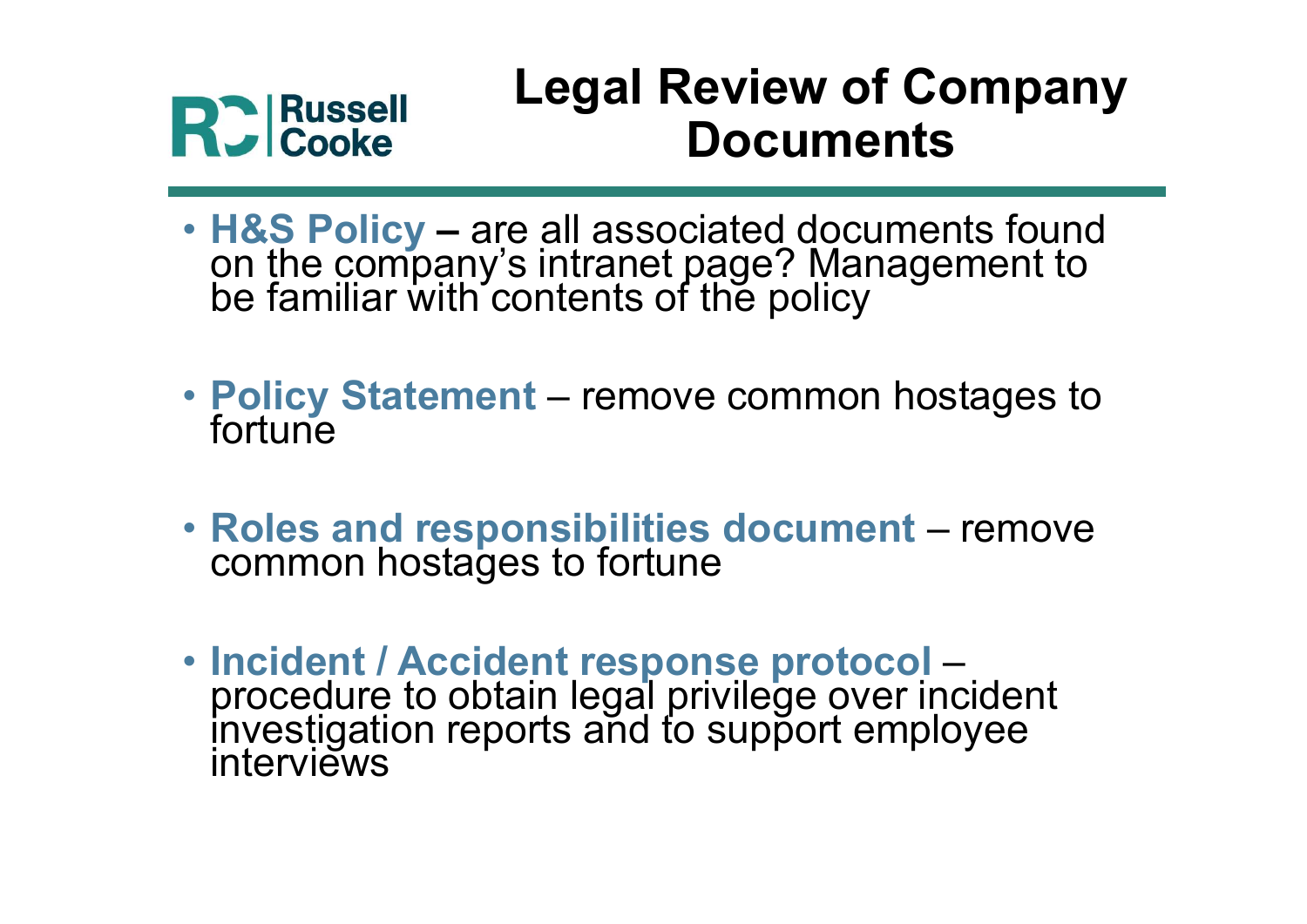## Incident Response Protocol • Russell Incident Response F<br>
Iast line of defence so TAKE CONTROL!!!<br>
Duld cover:<br>
• Escalating incidents internally<br>
• RIDDOR reporting<br>
• Accident investigations / emails etc **• Russell Procident Resp<br>
Incident Resp<br>
Iast line of defence so TAKE CONTROL!!<br>
buld cover:<br>
• Escalating incidents internally<br>
• RIDDOR reporting<br>
• Accident investigations / emails et Managing requests for documents** • Russell Incident Response Prot<br>
last line of defence so TAKE CONTROL!!!<br>
buld cover:<br>
• Escalating incidents internally<br>
• RIDDOR reporting<br>
• Accident investigations / emails etc<br>
• Managing requests for documents<br>
• Ef • Russell Incident Response Pro<br>
Valid cover:<br>
• Escalating incidents internally<br>
• RIDDOR reporting<br>
• Accident investigations / emails etc<br>
• Managing requests for documents<br>
• Effective communication between<br>
• employer

The last line of defence so TAKE CONTROL!!!

### Should cover:

- 
- 
- 
- 
- **Holdent Response<br>
 Escalating incidents internally<br>
 Escalating incidents internally<br>
 RIDDOR reporting<br>
 Accident investigations / emails etc<br>
 Managing requests for documents<br>
 Effective communication between<br>** employers/employees/contractors/visitors
- **Fact Authority /police interviews (voluntary, and PACE)**<br>
 RIDDOR reporting<br>
 Accident investigations / emails etc<br>
 Managing requests for documents<br>
 Effective communication between<br>
 Encyclopters/employees/contract vuld cover:<br>
• Escalating incidents internally<br>
• RIDDOR reporting<br>
• Accident investigations / emails etc<br>
• Managing requests for documents<br>
• Effective communication between<br>
• mployers/employees/contractors/visitors<br>
• • Escalating incluents internatiy<br>• RIDDOR reporting<br>• Accident investigations / emails etc<br>• Managing requests for documents<br>• Enective communication between<br>• Morel Authority /police interviews (voluntary,<br>compulsory and • RIDDOR reporting<br>
• Accident investigations / emails etc<br>
• Managing requests for documents<br>
• Effective communication between<br>
• employers/employees/contractors/visitors<br>
• Local Authority /police interviews (voluntary,
- 
- 
- 

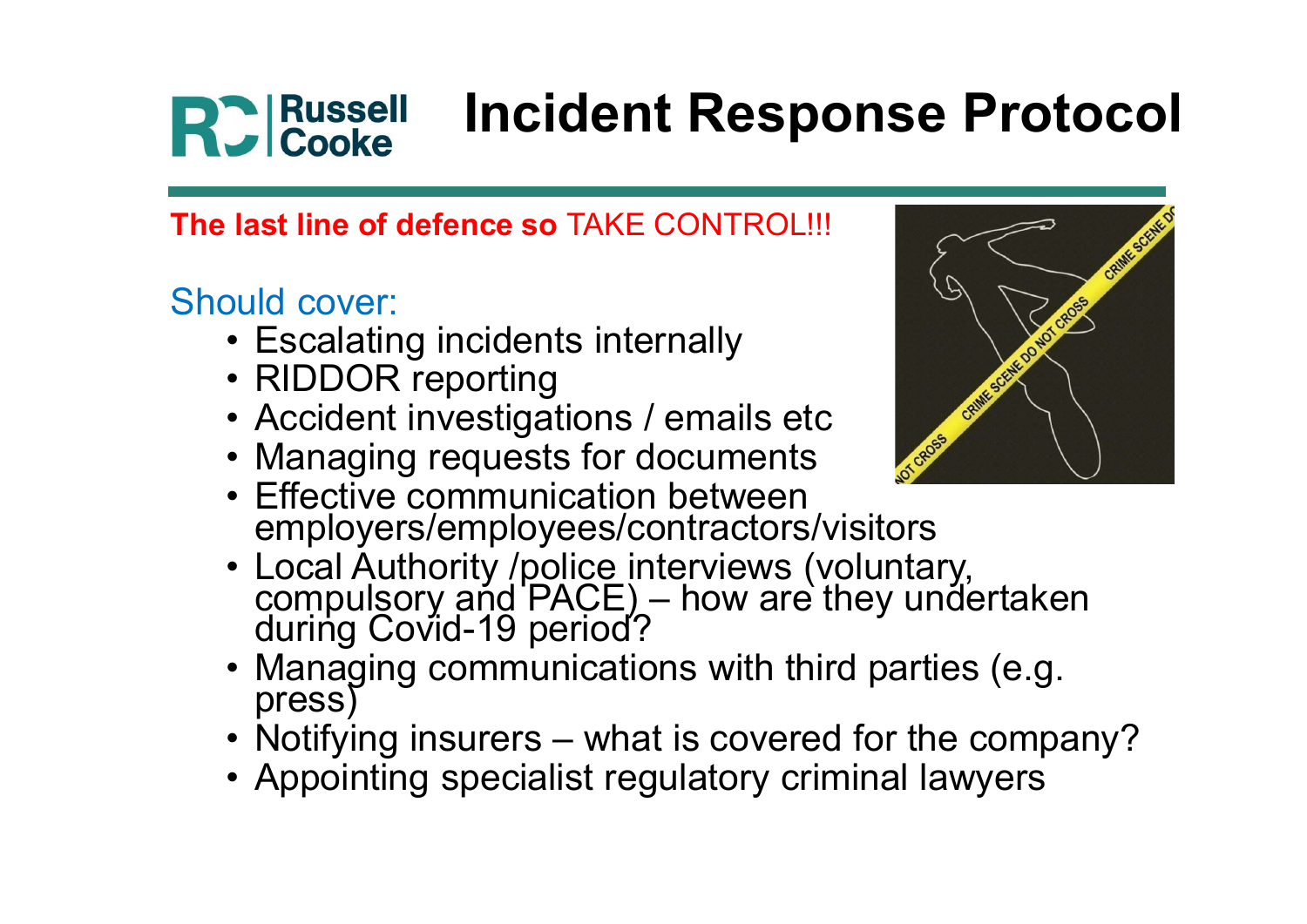

## Conclusion

- 
- Nothing should go back to normal……<br>• Nothing should go back to normal……<br>• ……but let's do more of what we have always<br>done (or tried to do) • Nothing should go back to normal......<br>• ……but let's do more of what we have always<br>• conce (or tried to do)<br>• Follow the 5 steps to working safely: done (or tried to do) • **Conclusion**<br>• Nothing should go back to normal......<br>• ......but let's do more of what we have alwatione (or tried to do)<br>• Follow the 5 steps to working safely:<br>• Risk assessment, enhanced hygiene and clear procedures,
- 
- Russell<br>
 Conclusion<br>
 Conclusion<br>
 Ming should go back to normal......<br>
 Ming should go back to normal......<br>
 One (or tried to do)<br>
 One of working safely:<br>
 Risk assessment, enhanced hygiene and cleaning<br>
proce procedures, help people to work from home, social distancing and manage transmission risk othing should go back to normal......<br>
....but let's do more of what we have always<br>
one (or tried to do)<br>
ollow the 5 steps to working safely:<br>
• Risk assessment, enhanced hygiene and cleaning<br>
procedures, help people to • ......but let's do more of what we have a<br>done (or tried to do)<br>• Follow the 5 steps to working safely:<br>• Risk assessment, enhanced hygiene and cl<br>procedures, help people to work from home<br>distancing and manage transmiss • Collaborate, communicate, consult with staff:<br>
• Collaborate, communicate, consult with staff:<br>
• Collaborate, communicate, consult with staff:<br>
• Learn from others in your sector<br>
• Collaborate, communicate, consult wit
	- responsibilities
- 
- 'we are all in this together'